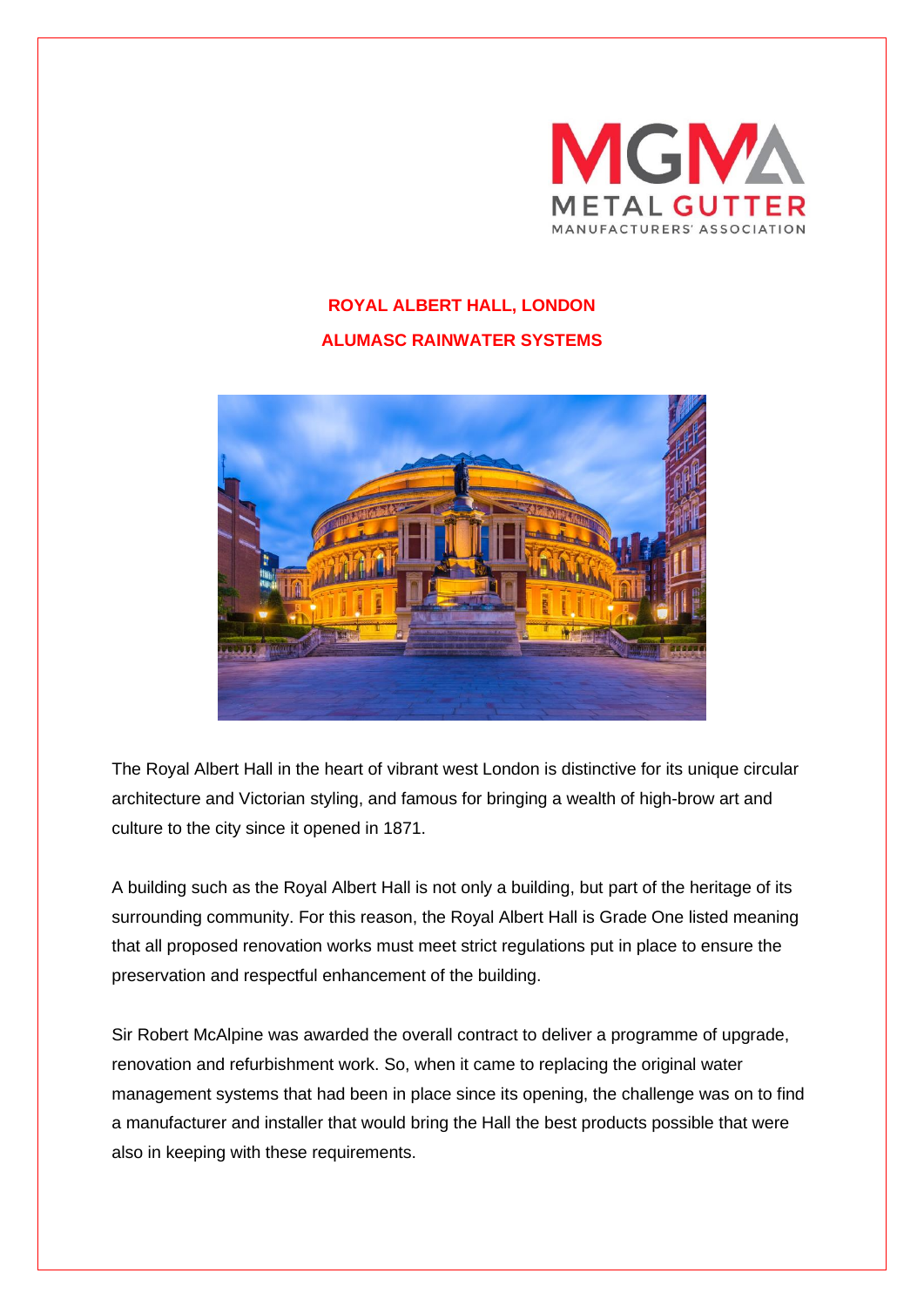Gutterworks, an Alumasc approved installer, installed Alumasc Rainwater management systems during the refurbishment in 2018. Alumasc was chosen for its ability to analyse and precisely recreate the original gutter and pipe mouldings that were used in the originally installed systems, therefore contributing to the preservation of the historic building. Over 10 years ago, Alumasc Rainwater management systems were installed in a similar project at Kings Cross St Pancras Station.

With the need to retain as much of the Royal Albert Hall's original character and features as possible, Apex Heritage cast iron gutters and downpipes were moulded to exactly replicate the originals. They were successfully installed promising another 30 years or more of smooth-running water management, that also maintains the period look of the building. Phil Lapping, regional sales manager and estimator at Gutterworks, said: "To look at the Royal Albert Hall now, you wouldn't even notice there had been any changes. And that's the point of great water management systems – they are meant to work smoothly and blend seamlessly with the design of the building so that you don't even notice them. The building specially this building - should always be the main focus."

"With this in mind, there was no question about which brand should be used to complete this heritage project. Gutterworks have had a very good relationship with Alumasc for a number of years and have first-hand experience of the company's ability to provide first class service and products, whatever the specification."

Phil explained a little of the process: "We began by removing the original downpipes, hoppers and gutters. Sandcast bespoke patterns were made, the products cast and finished with the Alumasc certified painted finish, so we were able to install the finished product on site, with no painting required.

"This was a sensitive project due to the historical value of the building and every little accessory attached to it. We are always confident when using Alumasc products on historical or listed buildings as we know that they will meet the standards required by council regulations."

Using the traditional skills of expert craftspeople, coupled with modern manufacturing technology, Alumasc can copy and create bespoke designs for projects which require the utmost attention and sensitivity.